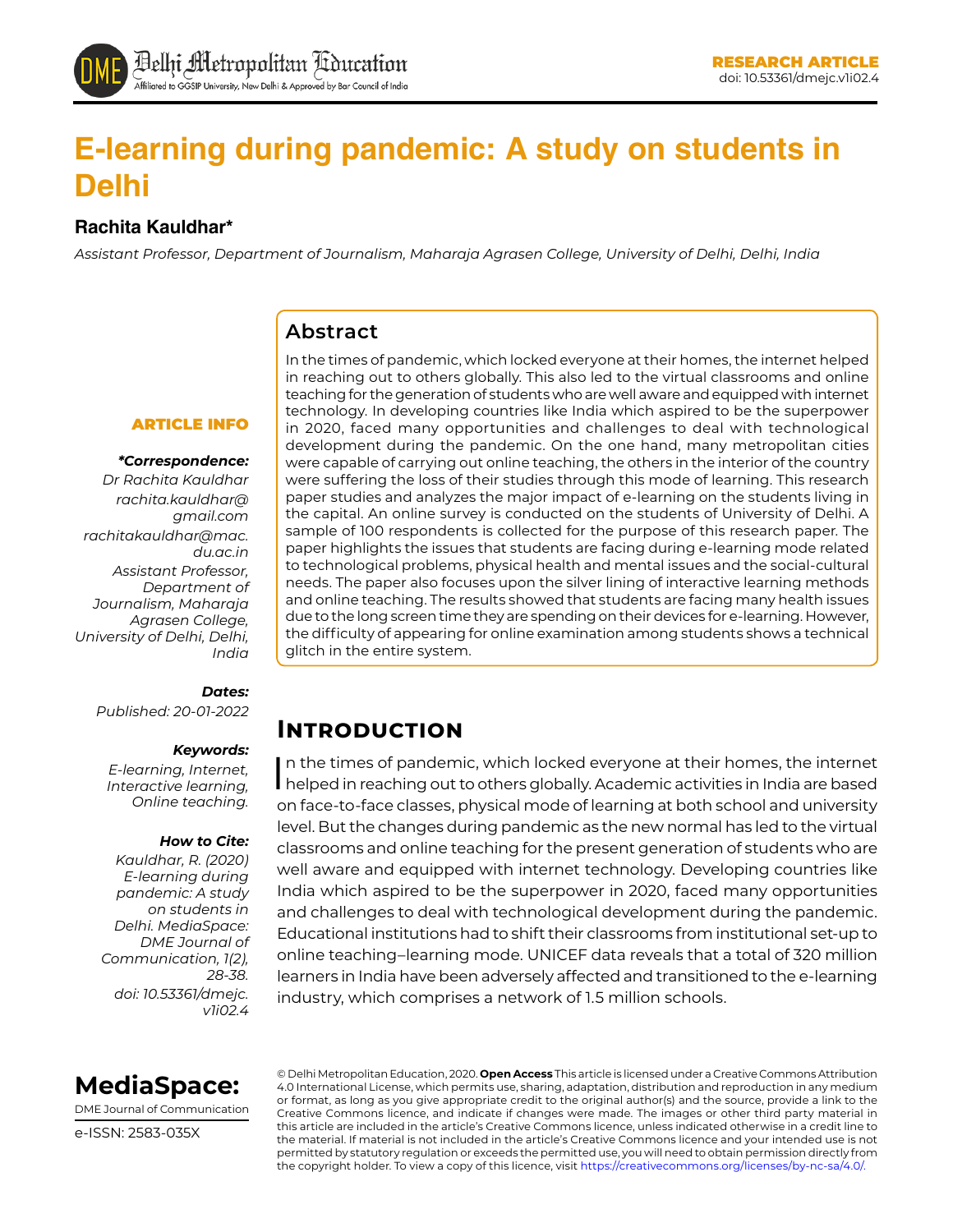Combining face-to-face lectures with technology gives rise to blended learning and flipped classrooms; this type of learning environment can increase the learning potential of the students. On the one hand, many metropolitan cities were capable of carrying out online teaching, the others in the interior of the country were suffering the loss of their studies through this mode of learning. In a recent study from The School Children's Online and Offline Learning (SCHOOL) survey, it was found that online education has a very limited reach. Only 24 percent of children were studying online regularly in urban areas and eight percent in rural areas.

For the purpose of this research paper, Online learning is defined as an interactive process for imparting and receiving knowledge through available online teaching apps (google, microsoft, zoom, etc), more innovative for better learning (using slides, audio and videos), and even more flexible in terms of accessibility of devices like mobile phones and laptops. Live virtual classes and recorded lectures can also be shared with students to increase flexibility and in these environments, students can start the process of learning and interacting with teachers and other students from anywhere. "The synchronous learning environment is structured in the sense that students attend live lectures, there are real-time interactions between educators and learners, and there is a possibility of instant feedback, whereas asynchronous learning environments are not properly structured, learning content is available at different learning systems and forums" (Singh & Thurman, 2019). "Most of the terms (online learning, open learning, web-based learning, computer-mediated learning, blended learning, m-learning) have in common the ability to use a computer connected to a network, that offers the possibility to learn from anywhere, anytime, in any rhythm, with any means" (Cojocariu et al., 2014).

Online teaching became a safe boat during the lockdown and covid times. It becomes important to understand the many favourable advantages of e-learning for its better utilization during pandemic. For instance it's necessary to highlight here how accessibile, affordable, and flexible learning is possible from distance through online teaching, encouraging educational reforms in the country. Accessible because virtual classrooms can even

reach rural and remote areas with the due availability of the required infrastructure. It's affordable as it is one of the cheaper modes of education in terms of routine travelling and migrating for education to urban centres, and also it cuts the cost of institution-based learning. However, it may cost students in terms of technological adherence like internet facilities cost and the devices used for e-learning like laptops. Also, data speed and internet connectivity may impact smooth functioning of the digital classrooms especially in remote areas where they are still facing frequent power cuts and also fluctuating mobile data networks. Being a flexible mode of learning, e-learning provides opportunity to learn or attend classes from anywhere and anytime as per one's own convenience especially in terms of online courses offered.

Although many academicians and students believe that in the times of pandemic online learning proved to be a boon for the education sector leading to educational reforms and introducing new pedagogical approaches to digital learning. There are still many on the other hand those who believe in whether it can provide quality education and understating as face-to-face classroom learning. Although many challenges are also identified for the online teaching-learning process including required infrastructure (internet and device), smartphone or devices ownership, connectivity issues, recharge money, intelligible material and a conductive environment. Two-way interaction among students and teachers also is problematic due to internet connectivity and issues. Also, the use of Learning Management systems (LMS) like Moodle by the universities and schools is challenging for the students and teachers. Lastly, the health issues (both physical and mental) due to long screen hours are impacting the students community at large. In response to these issues, efforts for engaging and making dynamic e-learning processes are of top most priority.

# **Review of Literature**

Fortune, Spielman, and Pangelinan (2011) investigated 156 students who took and enrolled in either an online learning section or face-to-face learning of the Recreation and Tourism course at multicultural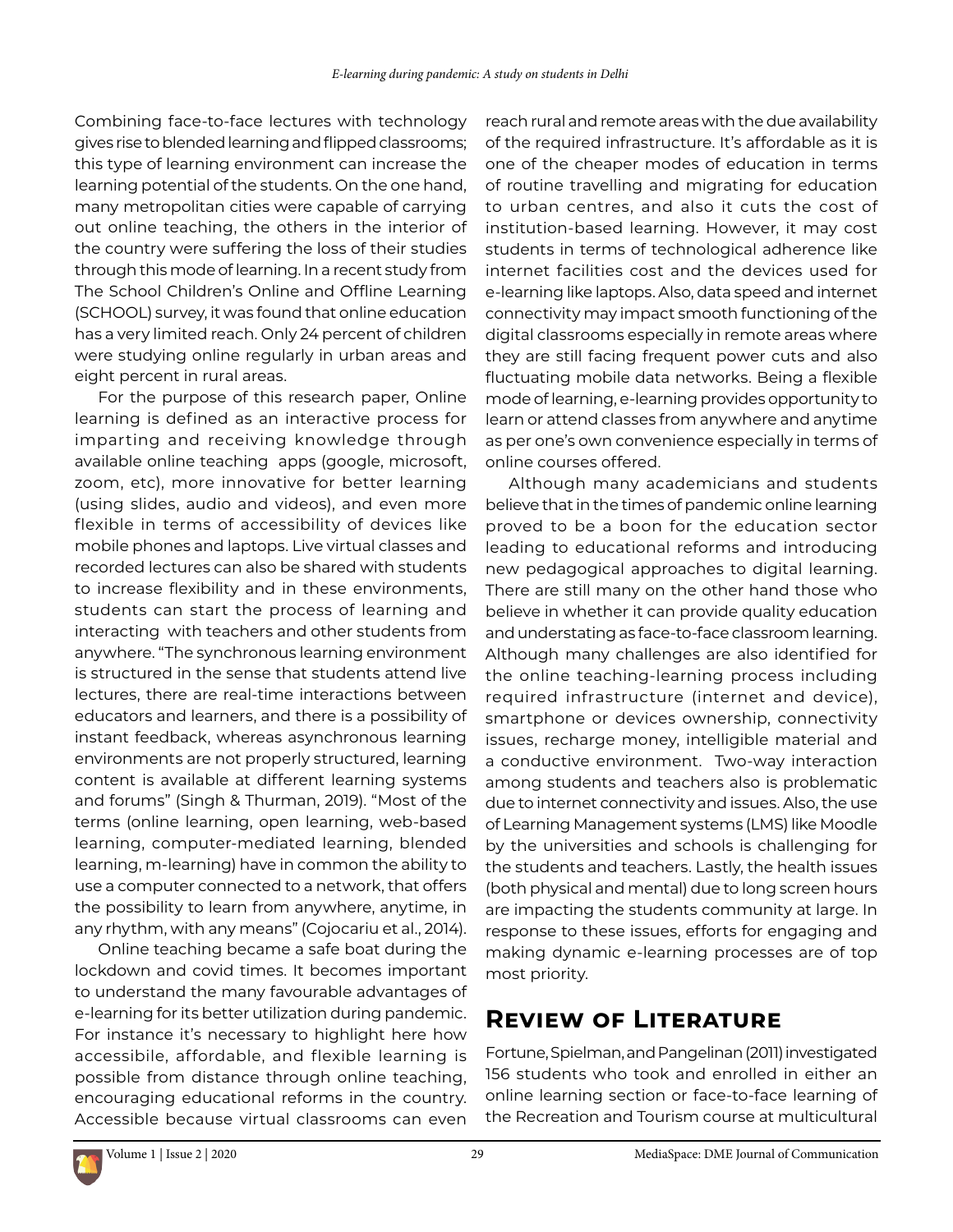university in Northern California, United States and found that no statistically significant difference in learning preference was found between those enrolled in the two different learning modes. Another study by Tratnik (2017) indicated significant differences in student satisfaction levels when online classes were compared to face-to-face learning of English as a foreign language. Students taking the face-to face course were found to be more satisfied with the course compared to their online counterparts.

Nambiar (2020), conducted a survey on 407 students from colleges and universities of bangalore, assessing two dimensions: online v/s classroom mode and personal factors during online classes. "The results of the survey showed that 87.1% of the students reported that they preferred classroom teaching methods more than online teaching mode. 12.9% preferred online classes" (Nambiar, 2020). When asked about the problems generally faced by them during classes online or what were the negative aspects of online classes, majority of them (55.7% of the sample) reported technical issues like poor network connectivity, power cuts, broadband issue, poor audio and video quality, problems with the app, getting disconnected in between the classes and finding it hard to log in again as the main issues. 23.3% reported that they found it difficult to concentrate during online classes, distraction at home were more, no structured learning environment makes it harder for the students to focus during the class.

Nambiar also identified that "too many subjects are scheduled on the same day which makes it difficult for them to stay alert and active. They feel information overload and fatigued. 15.4% reported the online classes to be less interactive, no communication between students or with teachers and makes it harder to participate. Thus, the online classes they felt were less lively, lacked a friendly atmosphere and social interaction. 12.7% of them felt a lack of motivation and interest to attend online classes".

Long-time use of electronic devices such as desktop computers, laptops, mobile phones etc. are harmful to one's physical and mental health [Hunt & Eisenberg, 2008; Vadim et.al, 2013]. Electromagnetic waves emitted during the use of E-gadgets affect the eyesight and damage it. Internet addiction of teenagers has also been addressed and even suggested remedies to reduce the usage time of internet access [Ramane & Kottapalle, 2016].

Online learning has a negative effect (Aboagye et al., 2020; Putra et al., 2020; Sufian et al., 2020), for students who have trouble accessing online learning due to an insufficient network and have to use their mobile phones on an ongoing basis. This causes them to be left out from the lessons that were conducted and it affects their academic achievement. These factors lead students to have depression and anxiety (Kalok et al., 2020; Odriozola-González et al., 2020).

A survey by Cao et al. (2020), which includes 7143 participants of college students, found around 25% of students are suffering from severe anxiety due to e-Learning crack-up. Another study (Lee, 2020) reported that approximately 83% of students experience the worst situation, and 26% of students are unable to get access to mental health support. This condition offers a situational demand to measure psychological distress among college students due to the negative perception of the e-Learning system.

According to Ramane, Devare and kapatkar (2021) "in spite of being flexible and comfortable methodology, online learning is less interesting and not much appreciated by stakeholders for various reasons. Moreover, the issues related to E-gadgets and internet connectivity interrupts the teachinglearning and thus productive time is wasted in resolving the related issues. Thus if online learning is to be continued for a long time then there is a need for revised standard SOP for conduction of online lectures".

## **Theoretical Framework**

Learning theory explains how people learn and understand. The learning theories which are required to understand online learning are behaviourism, cognitivism and social constructivism. The theory of 'behaviorism' focuses on how students behave and respond towards certain ways of learning. This way by observing students' responses to certain stimuli can be evaluated, quantified and controlled. Watson who coined the term 'behaviorism' argued that mind and consciousness are unimportant in the learning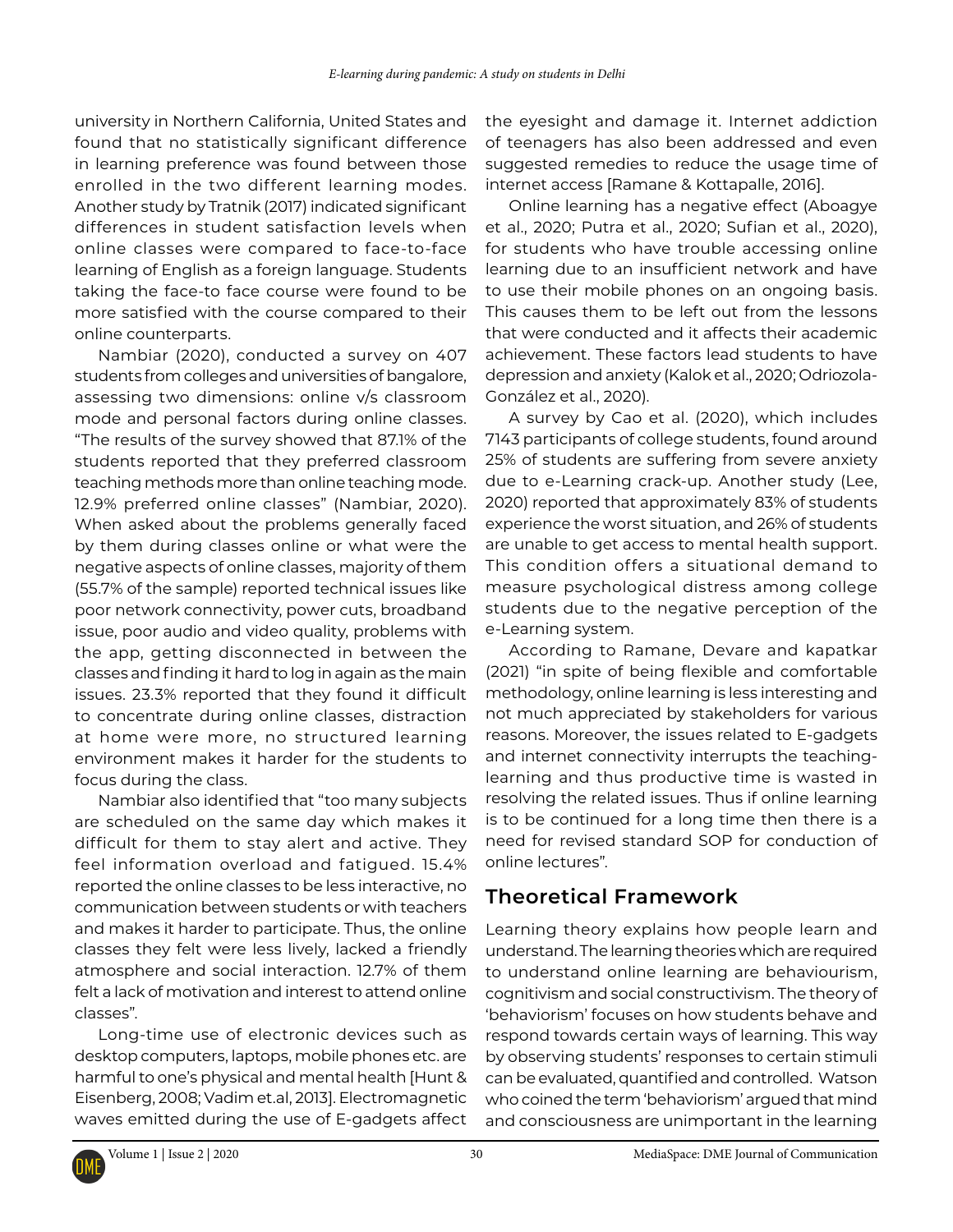process and that everything can be studied in terms of stimulus and response. According to Picciano (2018), "Cognitive theorists promoted the concept that the mind has an important role in learning and sought to focus on what happens in between the occurrence of environmental stimulus and student response. They saw the cognitive processes of the mind, such as motivation and imagination, as critical elements of learning that bridge environmental stimuli and student responses". Gagne (1977), emphasized nine events in instruction that are important for cognitive development for the design of instructional material. These nine events of instructions are to gain attention, describe the goal, stimulate prior knowledge, present material to be learned, provide guidance for learning, elicit performance, provide feedback, assess performance and enhance retention and transfer. These instructional elements can be helpful for designing, upgrading and enhancing the e-learning process. Social constructionism focuses on describing and explaining teaching and learning as complex interactive social phenomena between teachers and students.. According to John Dewey (1916), "learning is a series of practical social experiences in which learners learn by doing, collaborating, and reflecting with others". The use of reflective practice by both learner and teacher is a pedagogical cornerstone for interactive discussions that replaces straight lecturing, whether in a face-to-face or online class.

Some of the learning theories specific for Online education are Community of Inquiry (CoI), Connectivism and Online Collaborative Learning (OCL). The "community of inquiry" model for online learning environments was developed by Garrison, Anderson & Archer (2000) is based on the concept of three distinct "presences": cognitive, social, and teaching. This model promotes online or blended learning through student and teacher interaction (sharing ideas, information, and opinions) in a social phenomenon by using discussion boards, blogs, and videoconferencing. George Siemens (2004), explains the concept of connectivism, how the process of learning changed due to change in dissemination of knowledge based on information flow and data communication networks. The Internet has changed the course of learning from

individual to community activity. "Learning (defined as actionable knowledge) can reside outside of ourselves (within an organization or a database), is focused on connecting specialized information sets, and the connections that enable us to learn more and are more important than our current state of knowing" (Siemens, 2004).

Online Collaborative learning (OCL) theory of learning focuses on collaborative learning, knowledge building, and Internet use as a means to reshape formal, non-formal, and informal education for the Knowledge Age" (Harasim, 2012, p. 81). In this model three phases of knowledge construction are identified as idea generation, idea organization and intellectual convergence by Harasim, (2012). Here the role of teacher becomes important in interaction. The community/collaborative models do not scale up easily because of the extensive interactions among teachers and students. On the other hand, the self-paced instructional models are designed for independent learning with much less interaction among students and teachers.

## **Objectives of the Study**

- To understand the benefits of online teaching for the students during pandemic.
- To identify the interest and attitudes towards e-learning by analysing the problems and challenges faced by students during e-learning, impacting their health and lifestyle.

# **E-learning benefits during pandemic**

Some characteristics of e-learning beneficial during pandemic can be identified as:

- Anybody, anywhere and whenever- world wide web can be accessed for e-learning by students and teachers (anyone), while travelling, in offices and homes (anywhere) and at their own conveniences whenever they wish to join recorder or live classes.
- Provide self reflection openings- students focused e-learning gives freedom to students to relate individual circumstances through interesting self-indulging learning checks from time to time.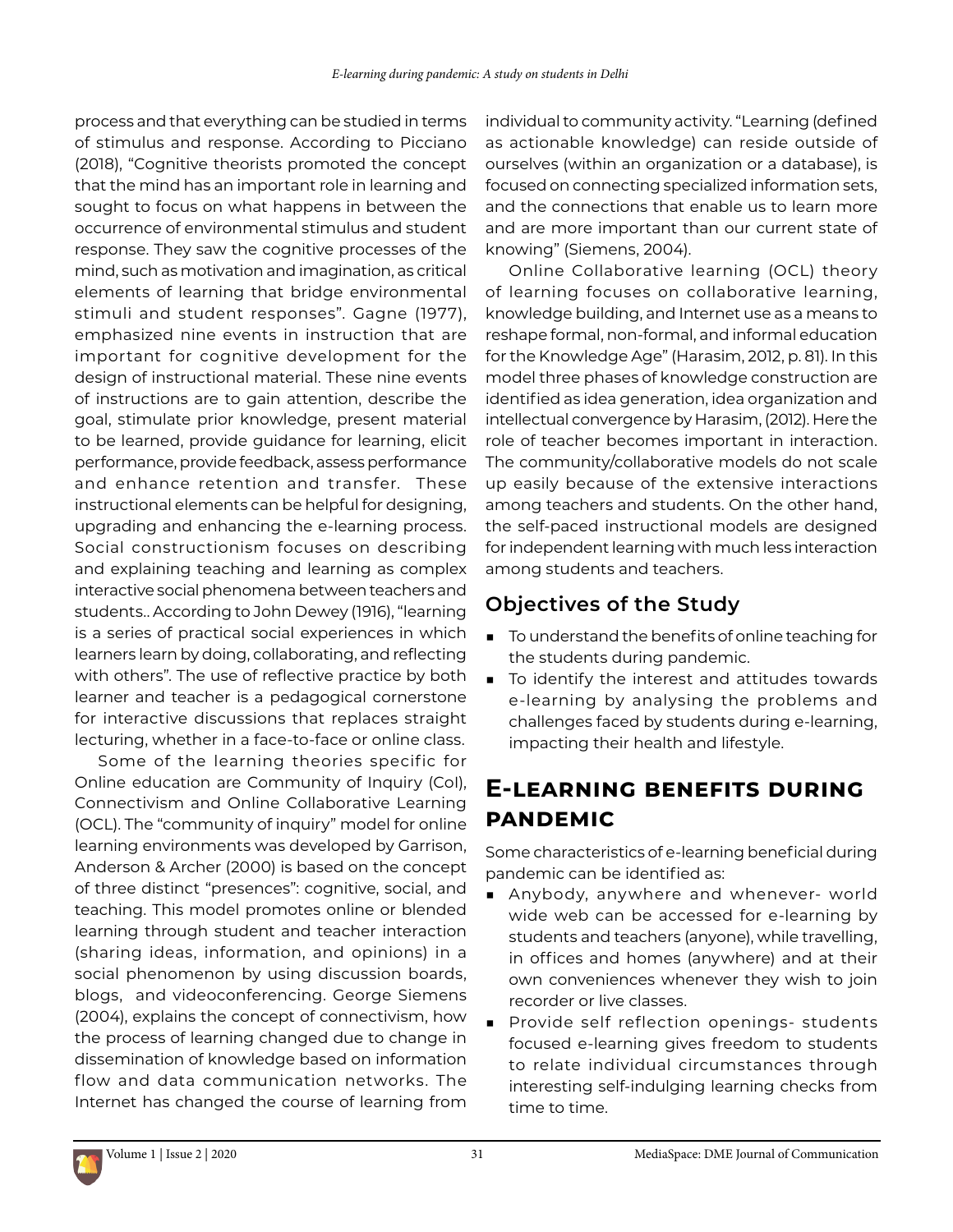- Effective learning- it helps students to learn through upgraded technology, new e-learning softwares and innovative methods. Also, it gives opportunities to students and teachers to use quizzes, tests and scores for assessments.
- Accommodating and utilizing-students focused e-learning makes it easy to utilize and empowers them to take control of their course in case of recorded lectures and available reading material.
- Customized learning-it can be more individualized than traditional form of learning, with the help of various assessment and scoring techniques and teaching methods or tools like use of presentations, audio-video, graphics etc.
- Less impact on environment- as e-learning is a paperless method of learning, it minimizes the use of paper. As well as e-learning is equivalent to distance learning, so it also saves travelling time and reduces the carbon dioxide emissions related to travelling to colleges and institutions. Thus e-learning is an eco-accommodating method of learning.
- Geographically dispersed students- e-learning helps in reaching a wider targeted audience and students who are geographically dispersed with limited time and resources to travel.

## **Modes of E-learning**

- 'Backing' learning; E-learning can assume a simple supporting part to the educating learning exercises coordinated in the class. Students can use e-learning to do research, learn and complete their assignments and understand the subject. While teachers can use it for better instructing and to have up-to-date knowledge of the subject.
- 'Blended' learning: Here e-learning is utilised as a blend of customary physical classrooms and virtual classes or ICT enhanced e-learning. This mode hence is also called mixed learning. An effective way of delivering e-learning can be to complement it with face-to-face (F2F) training within the same learning programme. This approach is generally called 'blended learning'. Blended courses can be defined as a combination of face-to-face with online experiences, to produce effective, efficient and flexible learning (Stein and Graham, 2014).
- 'Complete e-learning': In this mode the conventional and formal face to face learning is completely replaced by virtual classrooms, online courses like MOOC's and webinars. The students in this mode are allowed to take their learning undertakings freely with the assistance of the appropriately planned e-learning courses. Complete e-learning can happen in two forms:
	- ◇ Offbeat correspondence style: in this form the course data or learnings are passed to students through online posting on websites, emails, weblogs, webjournals, etc. Inquiries by students are made through posting or emails. The instructor and student don't communicate at the same time.
	- ◇ Simultaneous communications: In this form communication between students and instructor can take place through audio-video conferencing like virtual classrooms, online lectures and webinars. Though its a computer generated experience, still a conducive environment of disseminating and learning can be created for instructor and students with simultaneous responses.

# **Method**

This research paper studies and analyzes the major impact of e-learning on the students living in the capital. This study is based on primary data collected through online survey questionnaires with the help of google forms to understand students opinions and attitudes towards e-learning. An online survey is conducted on the students of University of Delhi. A sample of 100 respondents was collected for the purpose of this research paper. The paper is focusing on the issues that students are facing during e-learning mode related to technological problems, physical health and mental issues and the social-cultural needs. An attempt is also made to throw a light on the benefits of interactive learning methods and online teaching. There was an issue for many students to appear for the online examination (OBE) during the period of pandemic. Simple percentage method is used to describe and analyze the collected data. It was found that the majority of the students spend around 5-8hrs on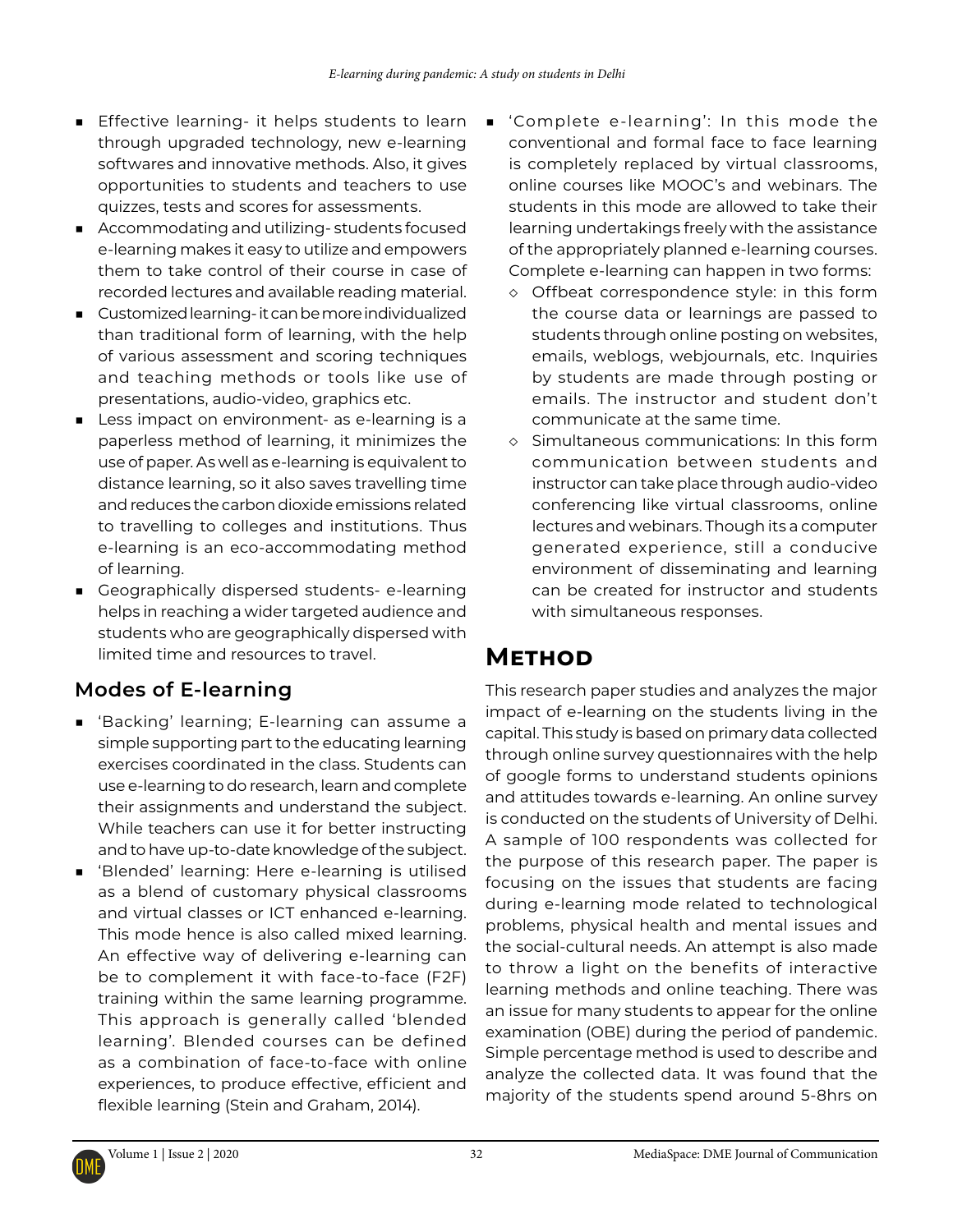their screen for the purpose of e-learning and online classes on a daily basis.

### **Data Analysis**

### *Q1. Does e-learning promote interactive teaching processes?*

In Figure 1 the respondents opinion about E-learning promoting Interactive teaching is measured. The data reveals that a little more than half (58%) of the respondents are of the opinion that e-learning does not promote interactive teaching. However, a little less than one-third (31%) of the respondents are of the opinion that e-learning promotes interactive teaching.

### *Q2. What are the advantages of online learning according to you?*

In Figure 2 respondents' opinion about advantages of e-learning is measured. Respondents were given a list of advantages of e-learning- it saves time, can access classes from anywhere, can access recorded



**Figure 1:** Respondents opinion about E-learning promoting Interactive Teaching

Advantages of E-learning



**Figure 2:** Advantages of e-learning

lectures anytime, it promotes better understanding of the subject and others. Respondents were allowed to opt for multiple choices. The data revealed that more than half of the respondents are of the opinion that one of the important advantages of e-learning is accessible from anywhere (59%) and can receive recorded lectures anytime (53%). It is significant to know that a little less than one-fourth of the respondents think e-learning promotes better understanding of the subject. Whereas very few think that there is any advantage to e-learning, other than it keeps them safe from pandemic.

### *Q3. What are the challenges that you faced during e-learning?*

In Figure 3 challenges faced during the e-learning process by respondents are measured. The categories of these challenges are identified as slow internet connection, bad camera quality, noise (audio) disturbances, distractions at home, lack of sleep, long hours in front of screen and category of others. Respondents were allowed to opt for multiple choices. Data highlighted that almost two-thirds of respondents faced the challenge of long hours in front of the screen (67.3%), slow internet connection (62.2%) and distractions at home (63.3%). However, a little less than half (48%) of the respondents faced audio breakage and disturbances challenges. Whereas few respondents faced mental stress and were unable to concentrate during the e-learning process.

### *Q4. What type of devices do you use for e-learning?*

In Figure 4. Devices used for e-learning by respondents were measured. The categories of these

Challenges of E-learning



**Figure 3:** Challenges faced during the e-learning process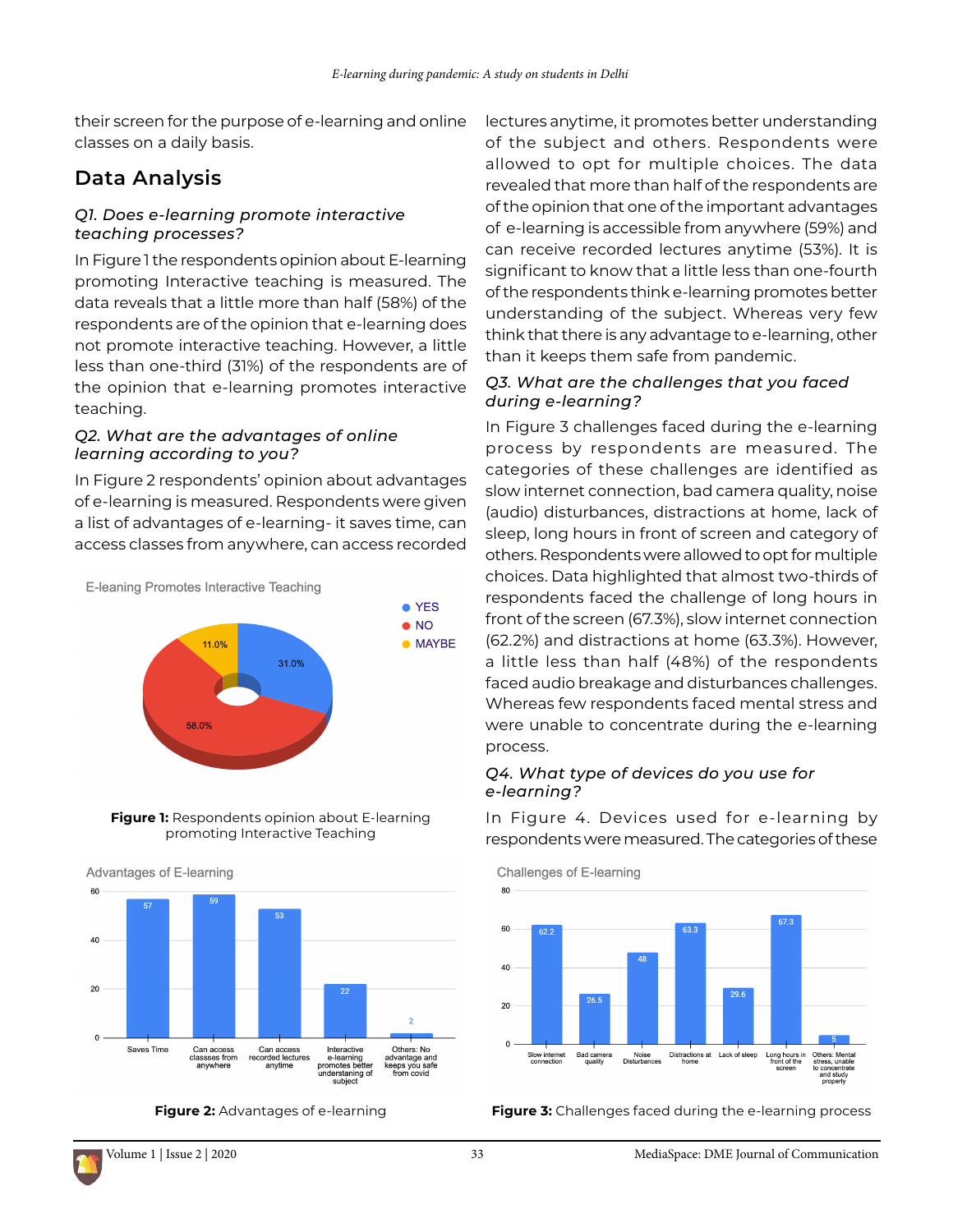devices are identified as laptop, tablet, desktop and smartphones. The responses of the respondents are measured in percentage and they were allowed to choose multiple options of these categories. The data highlights that the majority (63.1 %) of the studente used smartphones for the e-learning process during the pandemic. Also, a little more than half (52.4) of the respondents used laptops for the e-learning or online classes. While, a similar number of the respondents i.e, around seventeen percent of them used tablets and desktops for online learning.

### *Q5. How many hours do you spend daily on e-learning devices?*

In Figure 5 screen time spent on e-learning devices by respondents is measured. The categories are identified as screen time spent on e-learning devices before pandemic and screen time spent on e-learning devices after pandemic. And the categories of screen time hours are categorised as up to 2 hrs, 2-4 hrs, 4-6hrs and 6 hrs and above. Respondents were asked to mark the screen time

Devices used for E-learning



**Figure 4:** Devices used for E-learning



**Figure 5:** Screen time spend on e-learning devices **Figure 6:** Impact of e-learning on students

they spend before and after pandemic on the devices (laptop, tablet, mobile phones, desktop, etc) used for e-learning during pandemic. The results revealed that before the pandemic a little less than half (45%) of the respondents were spending up to 2hrs screen time on these devices for the purpose of e-learning. While thirty five percent of the respondents were spending 2-4 hrs on these devices for e-learning and a negligible number of respondents were spending more than 6 hrs daily on these devices before the pandemic. However, forty percent of the respondents were spending more than 6 hrs on e-learning devices after the pandemic. Also, a similar percentage of respondents i.e, thirty six percent were spending 4-6 hrs screen time on these e-learning devices after the pandemic. It is important to note that before pandemic forty five percent respondent had screen exposure up to 2 hrs but after pandemic this exposure of 2 hrs increased for majority of the respondents.

### *Q6. How has e-learning impacted the following?*

In Figure 6 the impact of e-learning on students is measured. The categories of impact are identified as effects on eyesight, headache, anxiety, sleep disorders, muscles strains, focus and time management. Respondents were asked to rate their mental and physical health issues if they increased, decreased or remained the same during e-learning process for each of the categories. A little more than two-third (70%) of the respondents' headache increased due to long hours spent in front of the screen. Among fifty five percent of respondents, sleep disorder also increased. Majority of the

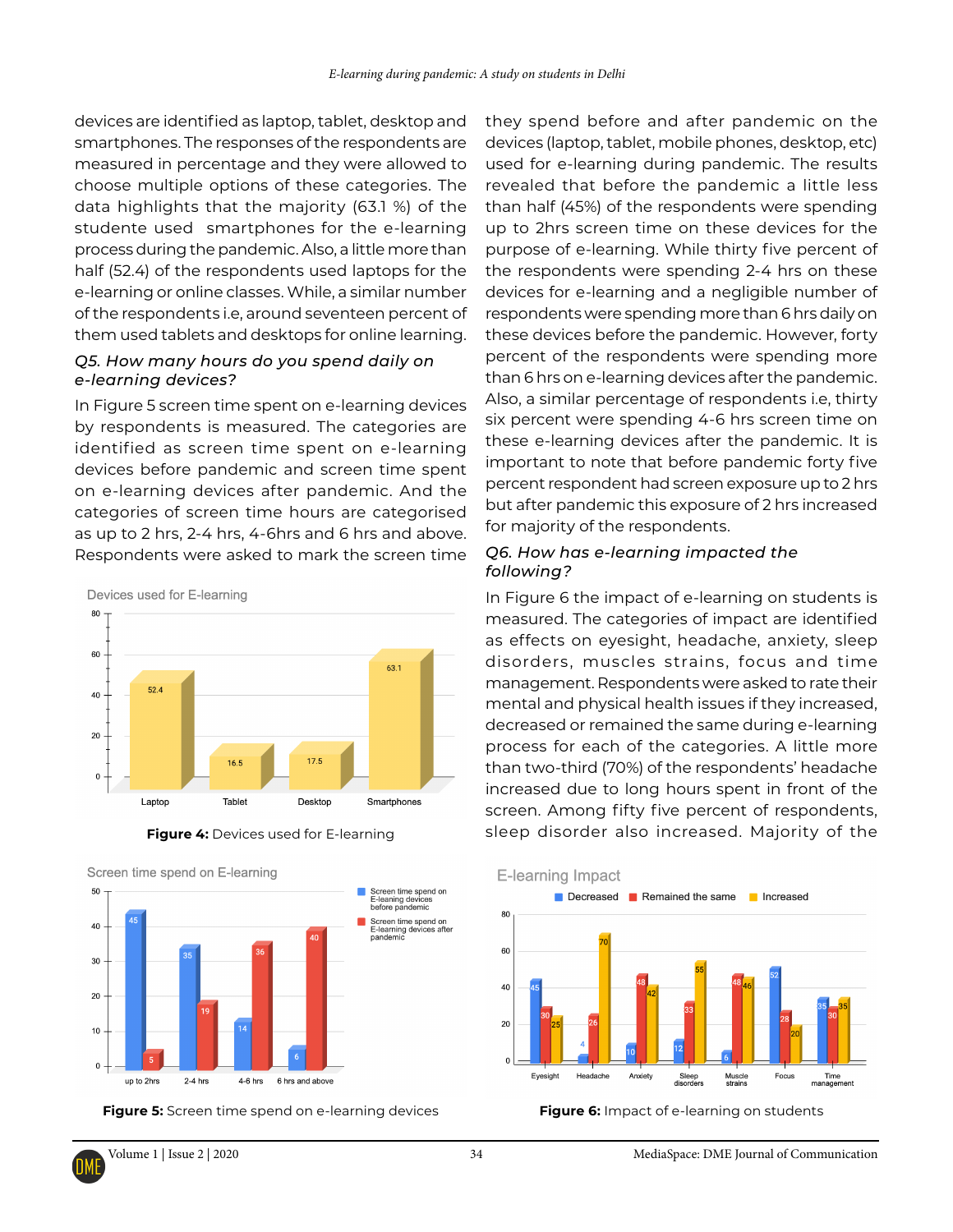respondents (94%) of them faced muscle strains, of which forty six percent said it increased and forty eight percent said it remained the same. While it is interesting to note that almost half (52%) of the respondents said that their focus decreased during e-learning, which adversely affected their eyesight for which forty five percent agreed. However, one-third (35%) of the respondents were able to manage their time and the similar percent were not able to manage their time during e-learning. It is worthy to note that the level of anxiety related to subjects remained the same for almost half (48%) and increased for the other forty two percent of the respondents.

### *Q7. Rate your experience of online learning for the following.*

In Figure 7 respondents rating experiences of e-learning is measured. The categories are identified as resemblance to traditional methods, discipline, creative thinking, efficient learning and comfort. Respondents were asked to rate these experiences on the scale of 1 to 4, where 4 represents excellence rating, 3 represents good, 2 represents acceptable and 1 represents poor rating. In comparison to traditional methods of face-to-face learning, e-learning is an acceptable tool for education for forty percent of the respondents, while a combination of another forty percent rated e-learning as a good (26%) and excellent (14%) tool for learning. However, almost two-third of respondents rated discipline as good (33%) and acceptable (30%). A little less than one-third (30%) of the respondents rated creative thinking and efficient learning as acceptable and good for e-learning. Among twenty seven percent





respondents rated creative thinking as poor or declining. It is significant to note that three-fourth of the respondents rated comfort as excellent (52%) and good (26%) for e-learning.

### *Q8. What are the issues that you faced while giving online examinations?*

In Figure 8 respondents issues that they faced during online examination is measured. The issues were categorized as website glitches, uploading heavy files, internet problems, lack of time for submission and the category of others. Respondents were allowed to opt for multiple choices of issues. Almost two-third of the respondents faced website glitches (65.5%) and internet connectivity issues (64.6%). However, forty percent of the respondents faced scarcity of time for online examination and almost one-fourth (24%) find it difficult to upload heavy files of the answer sheet on the portal. While only two percent faced other issues like out of syllabus questions, etc.

### *Q9. What type of mode of learning do you prefer post-pandemic?*

In Figure 9 respondents preferred mode of learning post-pandemic is measured. The categories of mode of learning are identified as 'backing' learning, 'blended' learning, 'complete e-learning' and 'conventional' learning. The data shows that forty percent (40%) of respondents are preferring 'backing' learning mode post-pandemic. It is important to note that 'blended' learning is preferred by a little more than one-fourth (27.7%) of the respondents as a mode of learning. These figures of preferences reveal that the majority of the respondents partially prefer e-learning as a natural mode of education that





**Figure 7:** Rating experiences of e-learning **Figure 8:** Issues faced during online examination.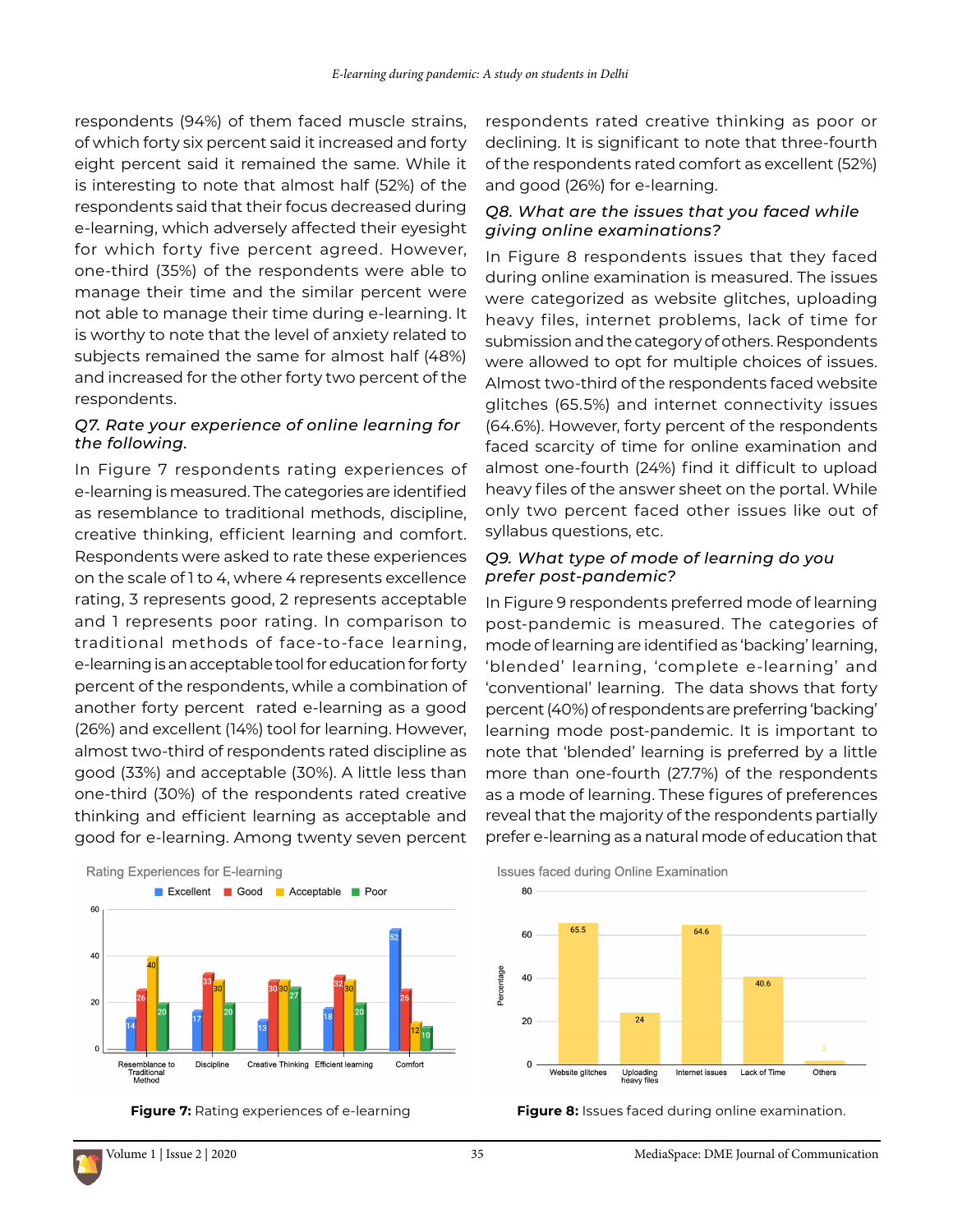

**Figure 9:** Preferred mode of learning post pandemic

too in the form of 'backing' and 'blended' learning mode. While a little less than one-fourth (23.8%) respondents prefer 'conventional' learning (face to face, physical classroom learning) post-pandemic. However, it is interesting to highlight that only eight percent of respondents are interested in 'complete' e-learning mode after the pandemic.

## **Conclusions and Suggestions**

As per the World Economic Forum, the Covid-19 pandemic also has changed the way how several people receive and impart education. Teachers who are used to face-to-face teaching are now dealing with digital classrooms. Similarly, students are also facing a number of issues related to e-learning. Although this study reveals that e-learning is not promoting interactive teaching among undergraduate students of Delhi University, it is the only escape boat in these difficult times. Digital literacy level among teachers and students needs to be improved in order to promote interactive e-learning by engaging teachers in faculty development programmes for online pedagogy. And by making Learning Management Systems (LMS) and online examination system students (user) friendly and flexible.

According to The School Children's Online and Offline Learning (SCHOOL) survey, half of children in rural areas of India are not studying at all or studying occasionally offline. They do not have access to online education and are drifting apart from their fellow mates. The situation is worst incase of dalit and adivasi childern the survey reports. The biggest challenge for e-learning in India lies in the digital divide. In order to promote e-learning and its advantages, robust internet infrastructure is a need of the hour throughout the country. Also, to bridge the gap of digital divide among the students of less affluent classes, the access of costly digital devices and internet plans should be made affordable by sponsorships or scholarships by educational institutions. According to Huang (2020), Information Communication Technology infrastructure should be made reliable and available for all to promote education for all.

E-learning tools (apps like zoom, google meet and microsoft), online learning courses offered like Massive Open Online Courses (MOOC's), e-books, e-notes, E-Quizzes and tests, audio-video tools and youtube are of utmost importance to promote digital learning. "These educational reforms and rebuilding of e-learning pedagogy requires collaboration and cooperation across institutions at higher education levels." (Meyer & Wilson, 2011). Ways are to be identified to upgrade pedagogy for e-learning to maintain the interest of the students.

This study identified a major shift in habits of using e-devices. Before the pandemic forty five percent respondent had screen exposure up to 2 hrs but after pandemic this exposure of 2 hrs increased for majority of the respondents. It is imperative to consider the impact of long hours of screen watching and spending most of the time on digital devices for e-learning which adversely affect the health of the learners. Screen exposure for longer hours impacted their eyesights, increased headache and mental stress is also noticed. However, it was also identified that the majority of respondents use smartphones and laptops for the purpose of e-learning. This again highlights that long screen hours spent on these devices can cause long-term health problems.

As smartphones are handy and are immensely used by e-learners (students), it will give rise to a new trend i.e. mobile learning or M-learning. The course can be devised in a way appropriate to the mobile phones technology. E-learning resources and courses can be made available on mobile devices such as smartphones and tablets. This could benefit e-learners from remote or rural areas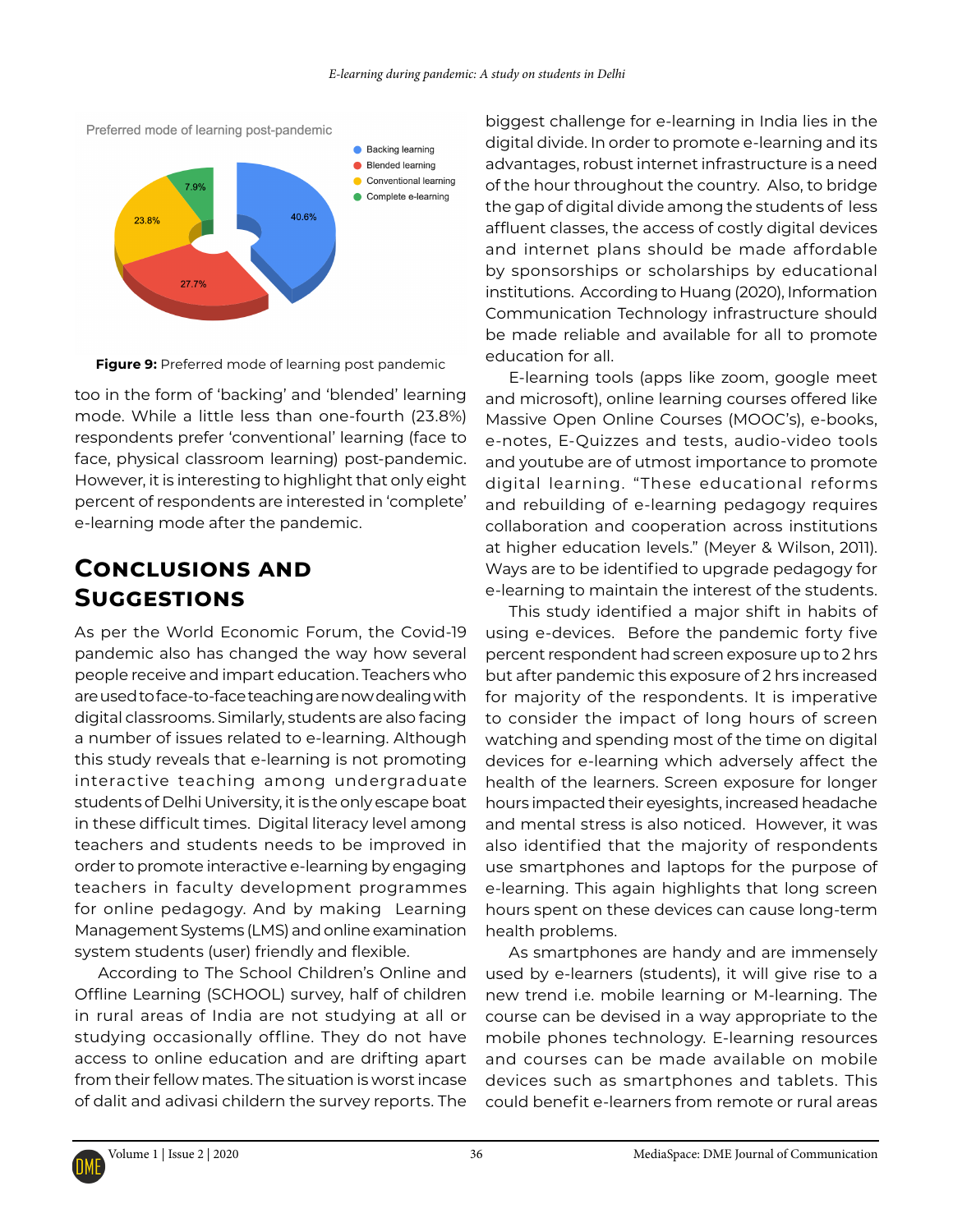with poor internet connectivity. Learners with low internet connectivity can also learn with the help of offline apps. "Mobile learning (m-learning) is gaining in popularity in developing countries. It can be considered as a powerful means of opening up learning to all those who might otherwise remain on the sidelines of education" (Kukulska-Hulme 2010).

It is worthy to point out here that this study reveals that students of Delhi University are preferring 'backing' and 'blended' mode of learning over 'complete e-learning' mode post-pandemic. The majority of the respondents partially prefer e-learning as a natural mode of education that too in the form of 'backing' and 'blended' learning mode. Many of the university students do not find online teaching interactive and engaging and this could be a major reason that they are rejecting 'complete e-learning' mode for online teaching. So, the researcher here makes a suggestion to make online teaching more enduring, engaging and interactive.

E-learning shall continue to grow at a rapid pace, and this is irrespective of age, gender, location and subject. The motivation and dissemination of information and knowledge should be maintained in the ambit of physical and mental health of the learners considering various ways for the teaching-learning process. These ways could include experiential learning, blended learning and flipped classrooms including quizzes, animated presentations and use of audio tools to explain topics. This process will not only help in maintaining the innovative online teaching pedagogy but also will encourage the engagement and the interest of the learners. The idea is not to promote e-learning only but to encourage active learning for online teaching-learning processes.

# **References**

- Aboagye, E., Yawson, J. A., & Appiah, K. N. (2020). COVID-19 and e-Learning: The Challenges of Students in Tertiary Institutions. Social Education Research, 2, 1-8. [https://](https://doi.org/10.37256/ser.122020422) [doi.org/10.37256/ser.122020422](https://doi.org/10.37256/ser.122020422)
- Cao W., Fang Z., Hou G., Han M., Xu X., Dong J., Zheng J. The psychological impact of the COVID-19 epidemic on college students in China. *Psychiatry Research.*  2020;287 doi: 10.1016/j.psychres.2020.112934.
- Cojocariu V.-M., Lazar I., Nedeff V., Lazar G. (2014). SWOT analysis of e-learning educational services from the

perspective of their beneficiaries. Procedia-Social and Behavioral Sciences, 116, 1999–2003.

- Dewey, J. (1916). Democracy and education. New York: The Free Press.
- Dhawan S. (2020, September). Online learning: A Panacea in the Time of COVID-19 Crisis. [https://www.ncbi.nlm.nih.](https://www.ncbi.nlm.nih.gov/pmc/articles/PMC7308790/) [gov/pmc/articles/PMC7308790/](https://www.ncbi.nlm.nih.gov/pmc/articles/PMC7308790/)
- Fortune M, Spielman M and Pangelinan D 2011 Students' perceptions of online or face-to-face learning *and* social media in hospitality, recreation and tourism *Journal of Online Learning and Teaching* **7**(1) pp 1-16
- Gagné, R. M. (1977). The conditions of learning. New York: Holt, Rinehart & Winston
- Garrison, D. R., Anderson, T., & Archer, W. (2000). Critical inquiry in a text-based environment: Computer conferencing in higher education model. The Internet and Higher Education, 2(2-3), 87-105.
- Harasim, L. (2012). Learning theory and online technologies. New York: Routledge/Taylor & Francis.
- Huang R. H., Liu D. J., Tlili A., Yang J. F., Wang H. H., Zhang, M., Lu, H., Gao, B., Cai, Z., Liu, M., Cheng, W., Cheng, Q., Yin, X., Zhuang, R., Berrada, K., Burgos, D., Chan, C., Chen, N. S., Cui, W., Hu, X. , et al. (2020). *Handbook on facilitating flexible learning during educational disruption: The Chinese experience in maintaining undisrupted learning in COVID-19 outbreak*.
- Hunt, J. & Eisenberg, D. (2009). Mental Health Problems and Help-Seeking Behaviour among College Students. Journal of Adolescent Health, 46, 3-10. https://doi. org/10.1016/j.jadohealth.2009.08.008.
- Kalok, A., Sharip, S., Abdul Hafizz, A. M., Zainuddin, Z. M., & Shafiee, M. N. (2020). The Psychological Impact of Movement Restriction during the COVID-19 Outbreak on Clinical Undergraduates: A Cross-Sectional Study. International Journal of Environmental Research and Public Health, 17, 8522. <https://doi.org/10.3390/ijerph17228522>
- Kukulska-Hulme, A. (2010, October 10). Mobile learning as a catalyst for change. Taylor & Francis Online. [https://www.](https://www.tandfonline.com/doi/full/10.1080/02680513.2010.511945) [tandfonline.com/doi/full/10.1080/02680513.2010.511945](https://www.tandfonline.com/doi/full/10.1080/02680513.2010.511945)
- Lee J. Mental health effects of school closures during COVID-19. *The Lancet Child & Adolescent Health.* 2020;4(6):421. doi: 10.1016/S2352-4642(20)30109-7.
- Littlefield J. (2018, January 14). The difference between synchronous and asynchronous distance learning. ThoughtCo. [https://www.thoughtco.com/synchro](https://www.thoughtco.com/synchronous-distance-learning-asynchronous-distance-learning-1097959)[nous-distance-learning-asynchronous-distance-learn](https://www.thoughtco.com/synchronous-distance-learning-asynchronous-distance-learning-1097959)[ing-1097959](https://www.thoughtco.com/synchronous-distance-learning-asynchronous-distance-learning-1097959)
- Martin A. (2020, March). *How to optimize online learning in the age of coronavirus (COVID-19): A 5-point guide for educators* [https://www.researchgate.net/](https://www.researchgate.net/publication/339944395_How_to_Optimize_Online_Learning_in_the_Age_of_Coronavirus_COVID-19_A_5-Point_Guide_for_Educators) [publication/339944395\\_How\\_to\\_Optimize\\_Online\\_](https://www.researchgate.net/publication/339944395_How_to_Optimize_Online_Learning_in_the_Age_of_Coronavirus_COVID-19_A_5-Point_Guide_for_Educators) [Learning\\_in\\_the\\_Age\\_of\\_Coronavirus\\_COVID-19\\_A\\_5-](https://www.researchgate.net/publication/339944395_How_to_Optimize_Online_Learning_in_the_Age_of_Coronavirus_COVID-19_A_5-Point_Guide_for_Educators) [Point\\_Guide\\_for\\_Educators](https://www.researchgate.net/publication/339944395_How_to_Optimize_Online_Learning_in_the_Age_of_Coronavirus_COVID-19_A_5-Point_Guide_for_Educators)
- Meyer K. A., Wilson J. L. (2011). *Online journal of distance learning administration* (vol. IV, no. I) University of West Georgia, Distance Education Center.